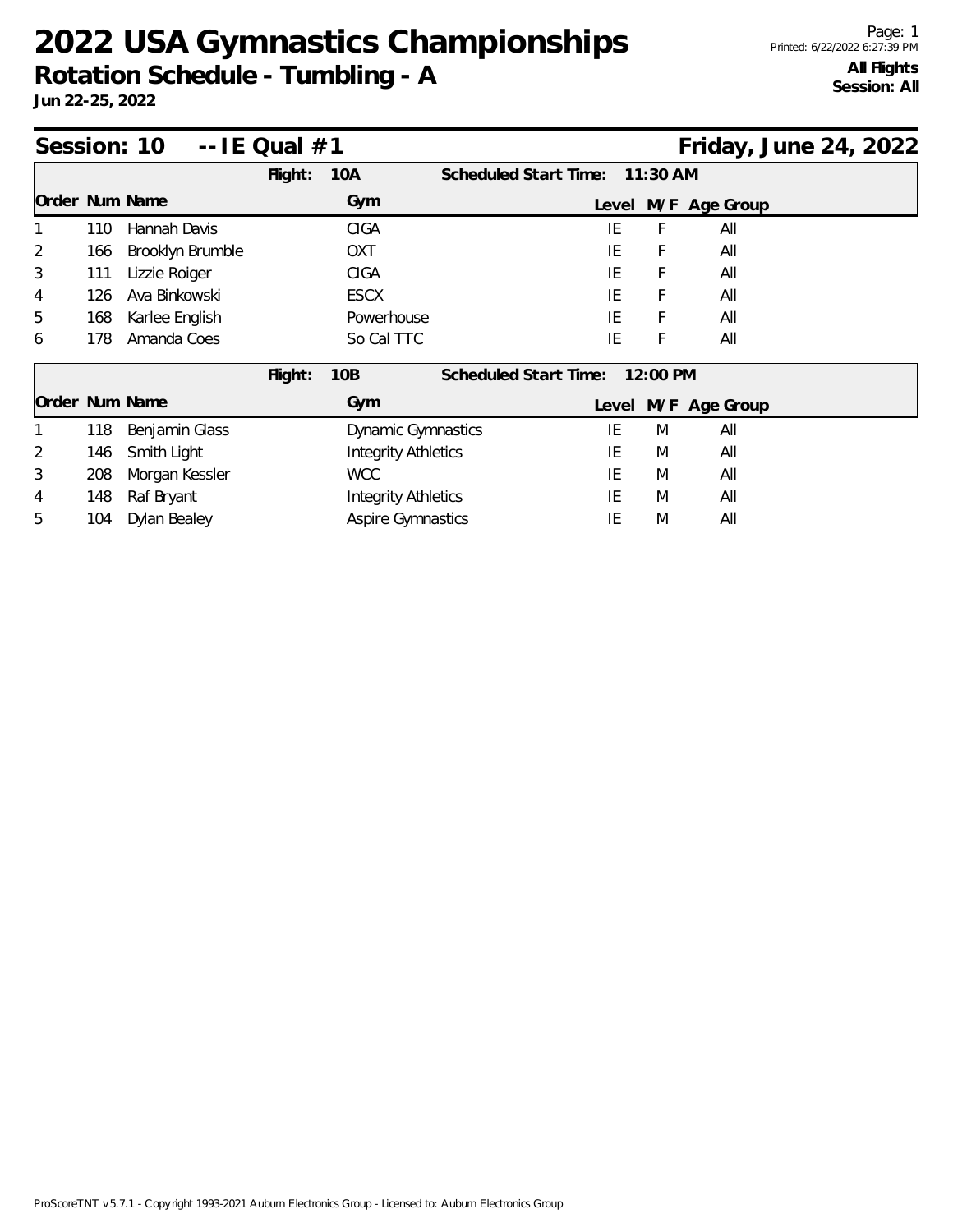## **2022 USA Gymnastics Championships**

**Rotation Schedule - Tumbling - A**

**Jun 22-25, 2022**

|                |     | Session: $12 - S$ R Qual $#2$ |         |                          |                               |           |         | Friday, June 24, 2022 |  |  |
|----------------|-----|-------------------------------|---------|--------------------------|-------------------------------|-----------|---------|-----------------------|--|--|
|                |     |                               | Flight: | 12A                      | Scheduled Start Time:         |           | 6:00 PM |                       |  |  |
| Order Num Name |     |                               |         | Gym                      |                               |           |         | Level M/F Age Group   |  |  |
|                | 131 | Nastia Katchalova             |         | Elite World              |                               | <b>SR</b> | F       | All                   |  |  |
| 2              | 211 | Tasha Williams                |         | <b>WCC</b>               |                               | SR.       | F       | All                   |  |  |
| 3              | 179 | Kira Schwartz                 |         | So Cal TTC               |                               | <b>SR</b> | F       | All                   |  |  |
|                |     |                               | Flight: | 12B                      | Scheduled Start Time: 6:30 PM |           |         |                       |  |  |
| Order Num Name |     |                               |         | Gym                      |                               |           |         | Level M/F Age Group   |  |  |
|                | 170 | Savanna Cecil                 |         | <b>Premier Athletics</b> |                               | SR.       | F       | All                   |  |  |
| 2              | 145 | Shelby Nobuhara               |         | <b>High Altitude</b>     |                               | <b>SR</b> | F       | All                   |  |  |
| 3              | 151 | Sarah Thompson                |         | J and J T&T              |                               | SR.       | F       | All                   |  |  |
|                |     |                               | Flight: | 12C                      | Scheduled Start Time:         |           | 7:00 PM |                       |  |  |
| Order Num Name |     |                               |         | Gym                      |                               |           |         | Level M/F Age Group   |  |  |
|                | 112 | Jill Papenhause               |         | <b>CIGA</b>              |                               | <b>SR</b> | F       | All                   |  |  |
| $\overline{2}$ | 171 | Tia Taylor                    |         | <b>Premier Athletics</b> |                               | SR.       | F       | All                   |  |  |
|                |     |                               | Flight: | 12D                      | Scheduled Start Time:         |           | 7:30 PM |                       |  |  |
| Order Num Name |     |                               |         | Gym                      |                               |           |         | Level M/F Age Group   |  |  |
|                | 210 | Miah Bruns                    |         | <b>WCC</b>               |                               | <b>SR</b> | F       | All                   |  |  |
| 2              | 142 | <b>Isabel Steinmetz</b>       |         | Gymnastics Central       |                               | SR.       | F       | All                   |  |  |
| 3              | 137 | Nasiarra Riley                |         | <b>FlipCity South</b>    |                               | <b>SR</b> | F       | All                   |  |  |